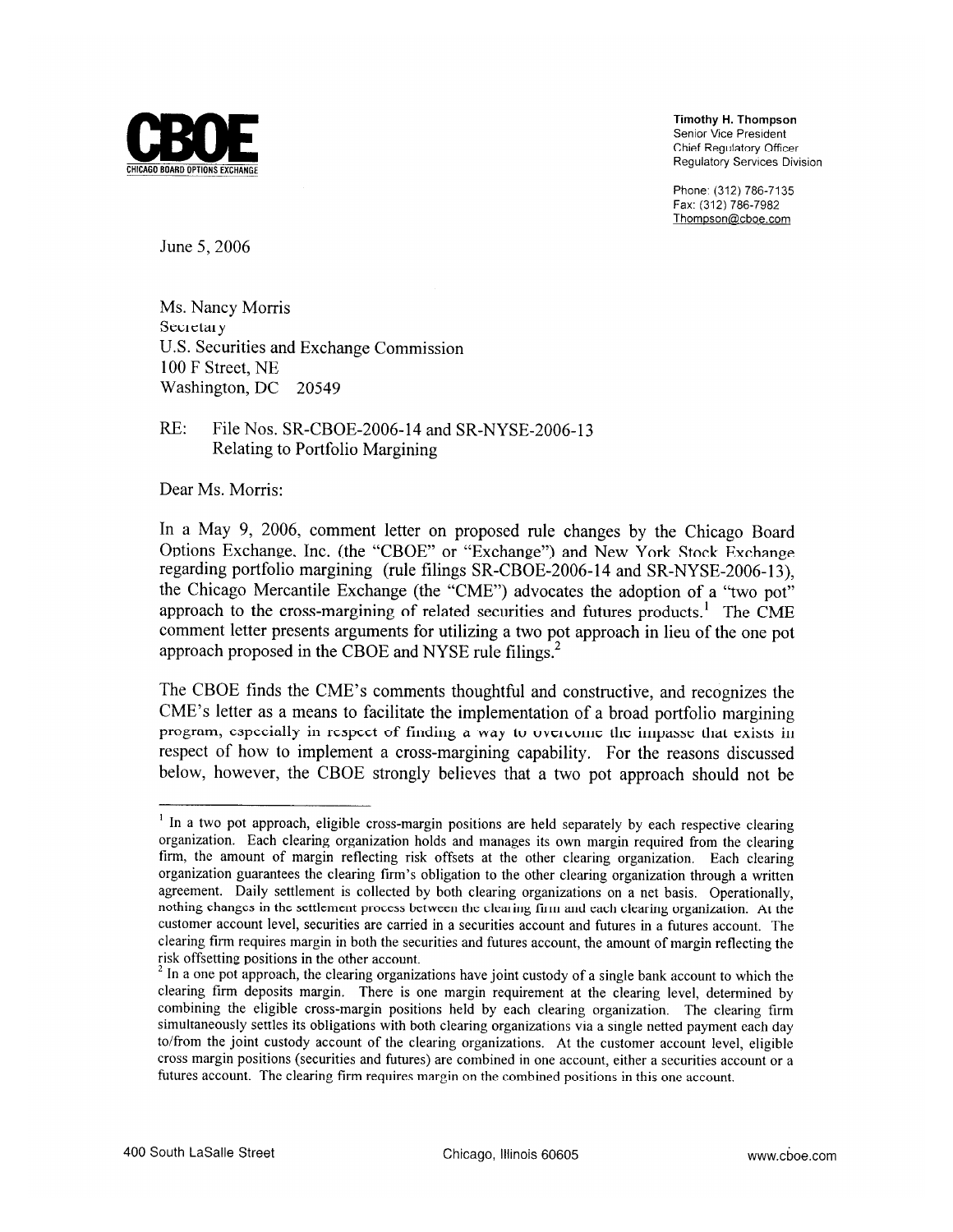Ms. Nancy Morris June 5,2006 Page 2

pursued at this time and that the CBOE and NYSE rule proposals should be approved based upon a one pot approach.

From both a clearing house and customer account level perspective, CBOE believes that the disadvantages of a two pot model outweigh its advantages. The Options Clearing Corporation (the "OCC") has submitted a comment letter (dated May 19, 2006) that explains the advantages, at the clearing house level, of a one pot approach. CBOE fully agrees with and supports the OCC letter.

At the customer account level, CBOE believes that the two pot approach offers no appreciable advantages over the one pot approach proposed in the currently pending rule filings, which is patterned on the programs for firm proprietary and market-maker crossmargining that have been employed successfilly for many years. The CBOE believes that, for the purpose of computing margin to be required from customers by the clearing firm for offsetting securities and futures positions, a two pot model is not as efficient as a one pot model. The two pot model does not offer the level of safety and soundness afforded by a one pot model. At the customer account level, the two pot approach is not a viable alternative for the reasons highlighted below.

- 1. The most problematic aspect of a two pot model is that clearing firms would be required to comply with the requirements of two separate customer protection rules and two separate liquidation proceedings (SEC and CFTC) in the event of clearing firm insolvency. The two pot model does nothing to resolve the conflict between the two different customer protection and insolvency/liquidation structures. The two pot model would result in practically the same impasse that besets the cross-margining approach as currently proposed.
- 2. A two pot approach would be operationally cumbersome. The cost to clearing firms of implementation would be significantly more than a one pot approach. For example:
	- a. A separate position record of offsetting securities and futures (i.e., cross-margin positions) would have to be maintained by the clearing firm as a separate function to compute a margin requirement.
	- b. Using the separate position record, a margin requirement would have to be computed twice, once for the securities account margin requirement and once for the futures account margin requirement. These margin requirements must then be posted to the respective accounts, canceling and replacing the normal margin requirement. This would require programming changes or manual intervention, or both.
	- c. Frequent movement of funds between the securities account and futures account may be necessary to maintain equity as needed, necessitating journal entries. The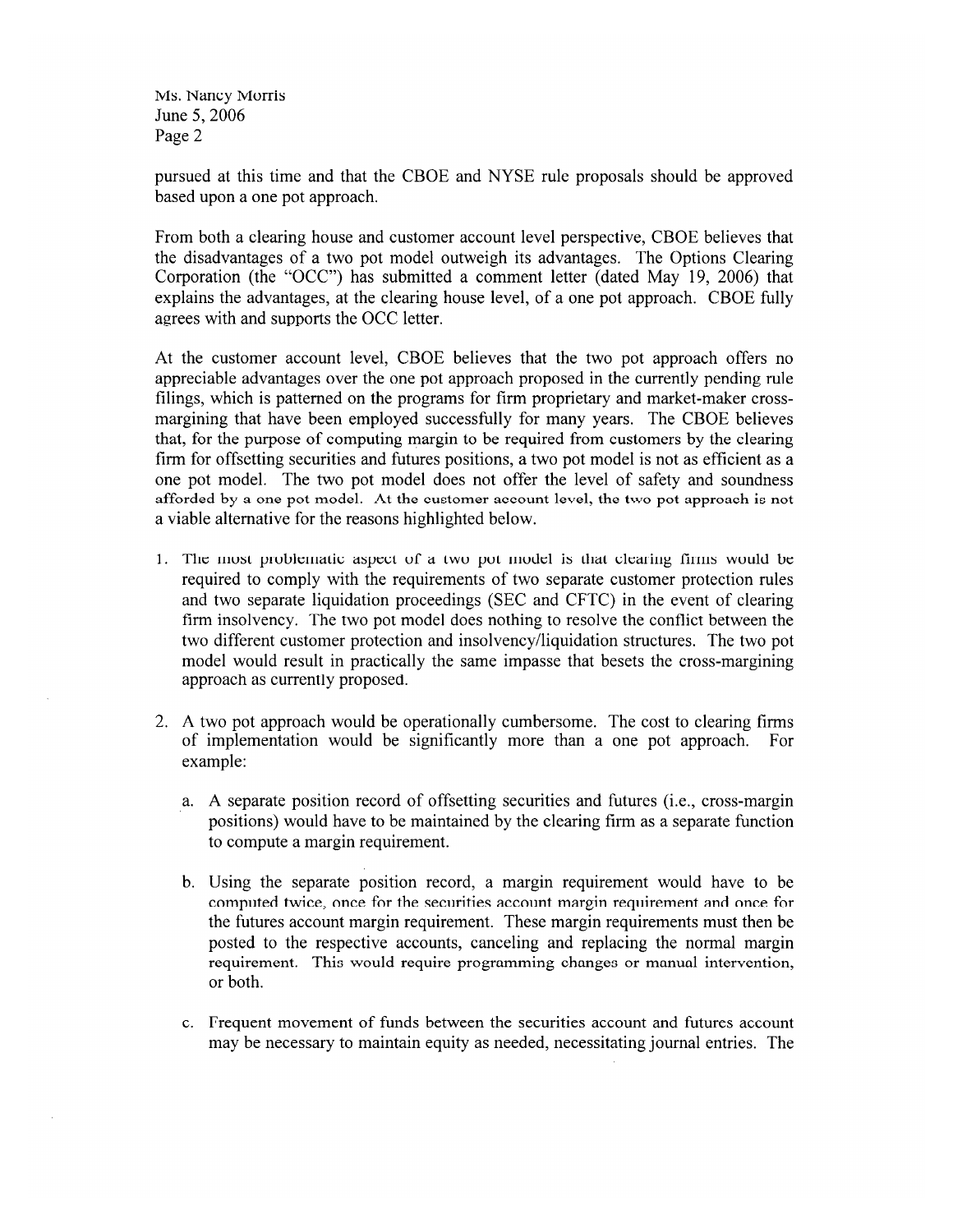journaling of funds would also require programming changes or manual intervention.

- d. To the extent that manual intervention is required, delays and mistakes could result.
- 3. Abandoning the cross-margining approach currently set-forth in the proposed rules in favor of a two pot approach would not be acceptable to most dual brokerdealers/futures commission merchants ("FCM"). In discussions with dual brokerdealer1FCMs during development of a customer portfolio margin program, a large majority preferred to have a one pot approach for cross-margining. Dual brokerdealer/FCMs that are now set-up operationally under the one pot model for proprietary and market professional cross-margining would have to add new operational structure and systems. Additionally, securities self-regulatory organizations would be required to develop a new regulatory (rules) framework to accommodate use of a two pot approach. To embark on a new framework at this juncture would considerably delay implementation of a cross-margining capability, without any appreciable improvement in the structure as proposed by the CBOE and NYSE. Moreover, a two pot approach for customer cross-margining would necessitate that thc clcaring houscs, at lcast Thc OCC, dcvclop mlcs and ncw operational procedures.
- 4. While the CME notes that it has used a two pot arrangement with the Fixed Income Clearing Corp., LCH Clearnet Group and the New York Mercantile Exchange, these arrangements do not involve futures vs. securities, except in cases involving FICC. However, two pot models involving FICC have been limited to cross-margining of proprietary accounts. The two pot approach is unproven in respect of customer account cross-margining of securities and futures. There exists no regulatory precedent in the context of customer cross-margining of securities and futures under a two pot approach, especially with regard to how funds could be moved between a securities and futures account in the event of a clearing firm insolvency.

A two pot approach would require the development of a regulatory mechanism that would provide for the movement of funds and property from the securities domain to the futures domain and vice versa when insolvency/liquidation proceedings have been initiated. Development of such a mechanism could require considerable time and effort. It would be counterproductive to change course now, especially considering our view that a two pot approach is not an optimal solution.

5. While a two pot approach may offer a margin reduction at the customer account level, a margin requirement may have to be satisfied in a securities account as well as in a futures account for the same offsetting positions. Margin may be reduced, but would likely be greater than it would be if the cross-margined positions were carried in one account and handled under one regulatory structure for customer protection and insolvency purposes.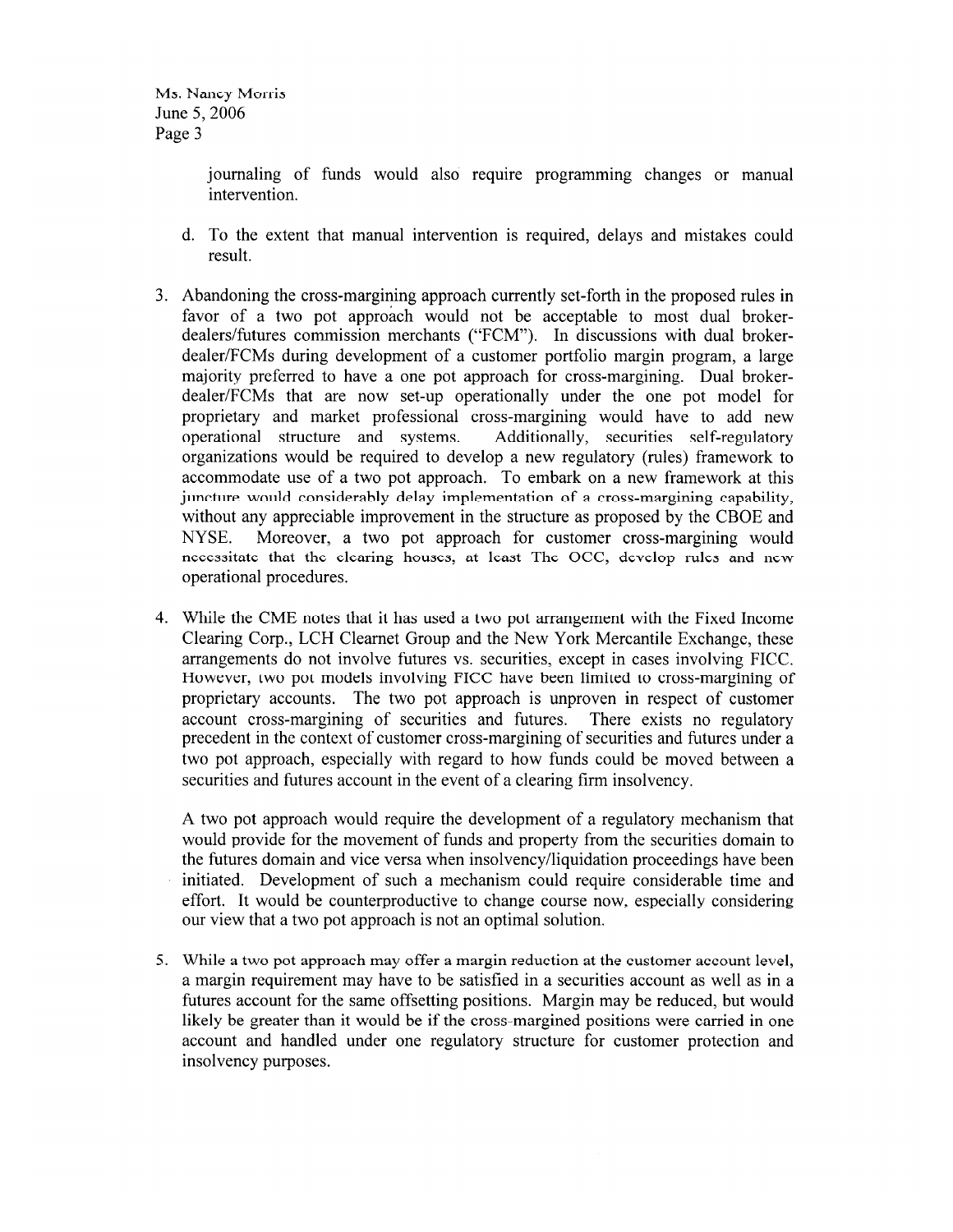Ms. Nancy Morris June 5,2006 Page 4

6. It is not clear how the two pot approach could be implemented in the context of equity derivatives, including non-linear derivatives such as options. Firms might be required to run two different margin systems on the combined (cross-margin) positions, the model supported by the futures industry for the futures account, and the model supported by the securities industry for the securities account. One of the primary goals of portfolio margining is to provide a more efficient means of quantifying risk in a portfolio, including a cross-margining situation. Crossmargining should be structured in a way that allows portfolio margining and its advantages to be utilized to the fullest. In any event, it is clear that the method and its associated inputs used to determine margin requirements on cross-margined accounts, whatever the method may be, must be acceptable to both the SEC and CFTC.

It should be noted that in order to make customer cross-margining possible using a one pot approach as proposed by the CBOE and NYSE, the CBOE, in a letter dated December 20, 2004, requested relief from the Commodity Futures Trading Commission ("CFTC").<sup>3</sup> Relief was, and still is, sought to enable equity index futures and options on such futures to be carried in accounts that are regulated as securities accounts under the Securities Exchange Act of 1934 for the purpose of cross-margining.

In conclusion, CBOE values the CME's comments, and is appreciative of the CME's efforts to put forth an alternative approach for consideration. We are willing to continue a dialogue with the CME on whether a two pot approach might be workable in the future should regulatory disparities between customer protection structures of the securities and futures markets be removed. At the present time, however, CBOE strongly believes that a one pot approach is a far preferable model to use. Ihe CBOE urges the Securities and Exchange Commission to proceed with approval of a one pot cross-margining approach as proposed in the subject rule filings, and to press forward with regulatory initiatives necessary to make cross-margining a reality. The CBOE would be happy to participate in a discussion with staff of the CME, OCC, CFTC and other interested parties in respect of the two pot proposal or the cross-margining initiative generally.

I would be pleased to discuss any of the issues raised in this letter.

Sincerely,

Twitty Though

Timothy H. Thompson

<sup>&</sup>lt;sup>3</sup> This relief was actually requested in connection with previous customer portfolio margining and crossmargining rule proposals of the CBOE and NYSE that were limited to broad-based index options. The relief request was submitted while action on the rule proposals was pending at the SEC. The SEC approved the rules in July 2005. However, cross-margining of broad-based index products has not been possible in that, to date, no relief has been granted by the CFTC.